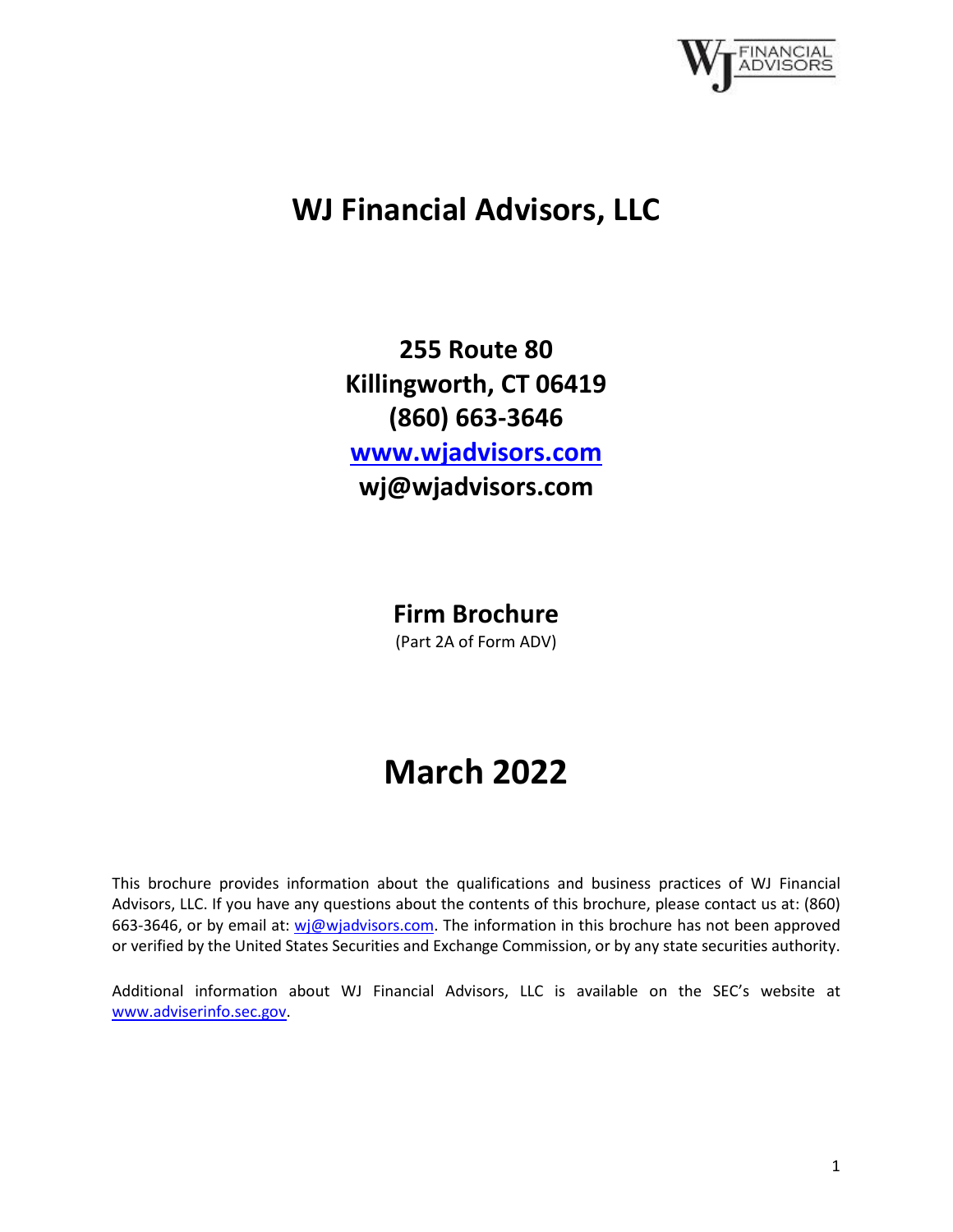

## <span id="page-1-0"></span>**Item 2: Material Changes**

Since the last annual filing of this brochure (March 2021), the following material changes have occurred:

• The Firm has applied and been granted registration with the United States Securities and Exchange Commission (SEC) and has withdrawn from registration with the State of Connecticut.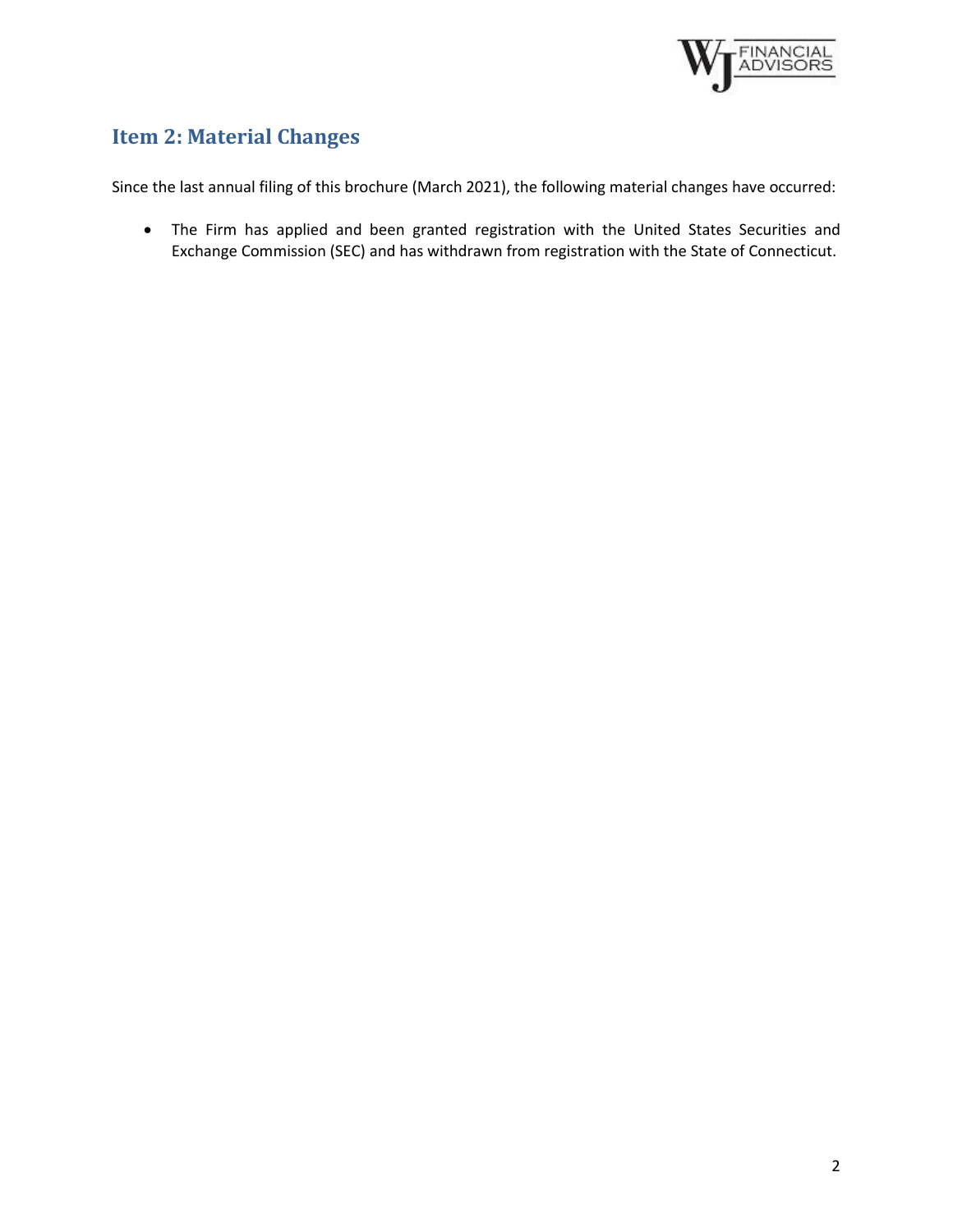

## <span id="page-2-0"></span>**Item 3: Table of Contents**

| Item 11: Code of Ethics, Participation or Interest in Client Transactions and Personal Trading 9 |  |
|--------------------------------------------------------------------------------------------------|--|
|                                                                                                  |  |
|                                                                                                  |  |
|                                                                                                  |  |
|                                                                                                  |  |
|                                                                                                  |  |
|                                                                                                  |  |
|                                                                                                  |  |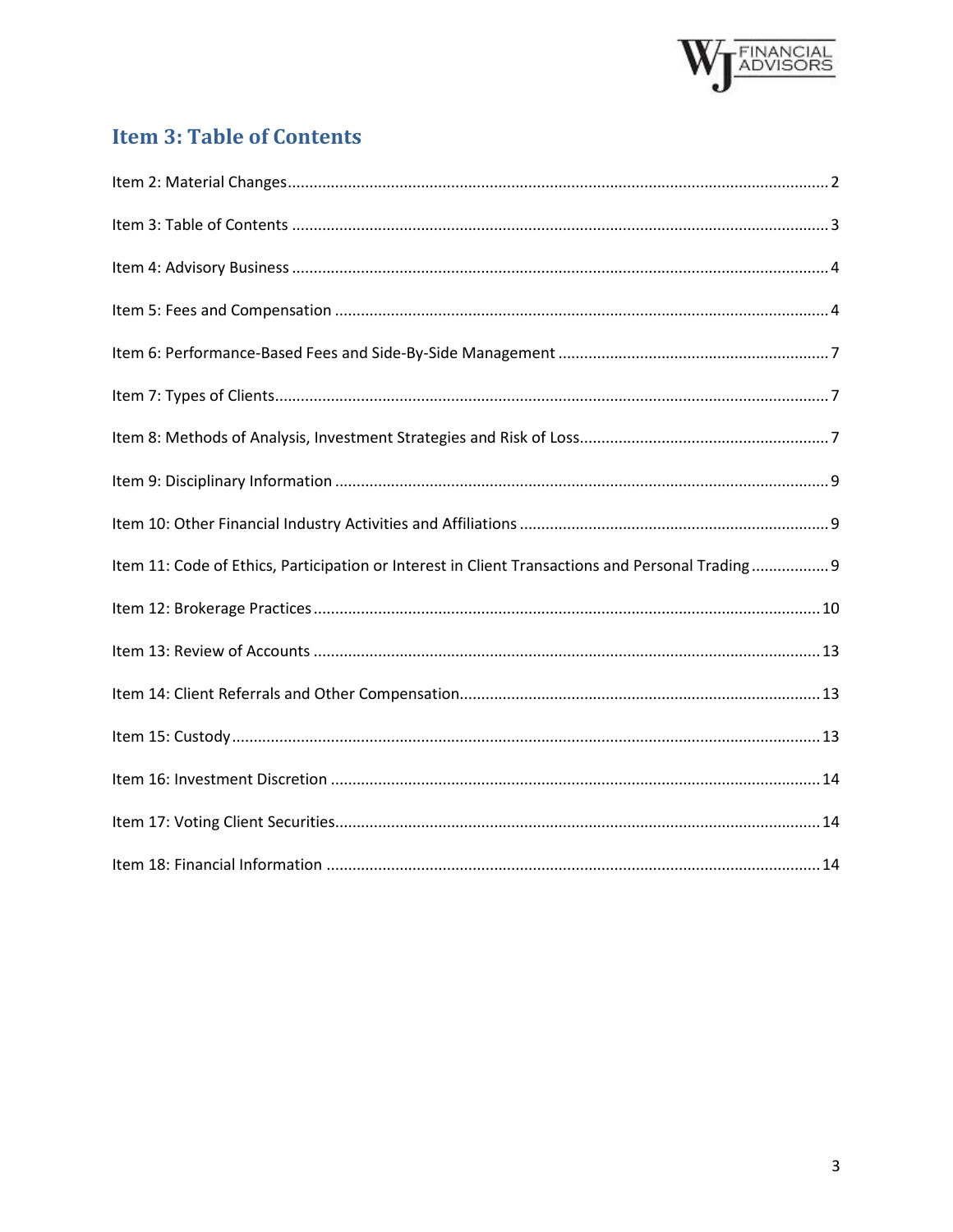

## <span id="page-3-0"></span>**Item 4: Advisory Business**

WJ Financial Advisors, LLC ("WJFA" or the "Firm)" was founded in 2006 with the objective of delivering outstanding financial solutions, centered on individual attention. WFJA's principal owners are Wallace Jones, Joseph Giaccone and Jennifer Elles-Jones. Jennifer Elles-Jones is not active in the day-to-day operations of the firm.

#### **Types of Advisory Services**

WJFA is strictly a fee-only financial planning and investment management firm. The Firm provides financial planning services, investment management and advisory services, as well as portfolio review and analysis services. Financial planning services are offered as a stand-alone service that can be billed by the scope of the plan or by the hour, or in conjunction with investment management services. The firm does not sell annuities, insurance, stocks, bonds, mutual funds, limited partnerships, or other commissioned products. The firm is not affiliated with entities that sell financial products or securities. No commissions in any form are accepted. No finder's fees are accepted.

WJFA furnishes advice to clients on matters not involving securities, such as financial planning matters. Advice is provided through consultation with the client and may include: determination of financial objectives, identification of financial problems, cash flow management, tax planning, insurance review, investment management, education funding, retirement planning, and estate planning.

#### **Tailored Advisory Services**

The goals and objectives for each client are reviewed. Investment portfolios are created that reflect the stated goals and objectives. Clients may impose restrictions on investing in certain securities or types of securities.

#### **Assets under Management**

As of December 31, 2021, WJFA manages approximately \$145,116,902 million in discretionary assets. No assets are managed on a non-discretionary basis.

## <span id="page-3-1"></span>**Item 5: Fees and Compensation**

WJFA bases its fees on a percentage of assets under management, hourly charges, and fixed fees. Financial plans are priced according to the degree of complexity associated with the client's situation. An initial introduction and consultation is free of charge and is considered an exploratory interview to determine the extent to which financial planning and investment management may be beneficial to the client. Fees are negotiable.

#### **Investment Management/Advisory Services & Fees**

Many clients choose to have WFJA manage their assets in order to obtain ongoing in-depth advice and life planning. All aspects of the client's financial affairs are reviewed. Realistic and measurable goals are set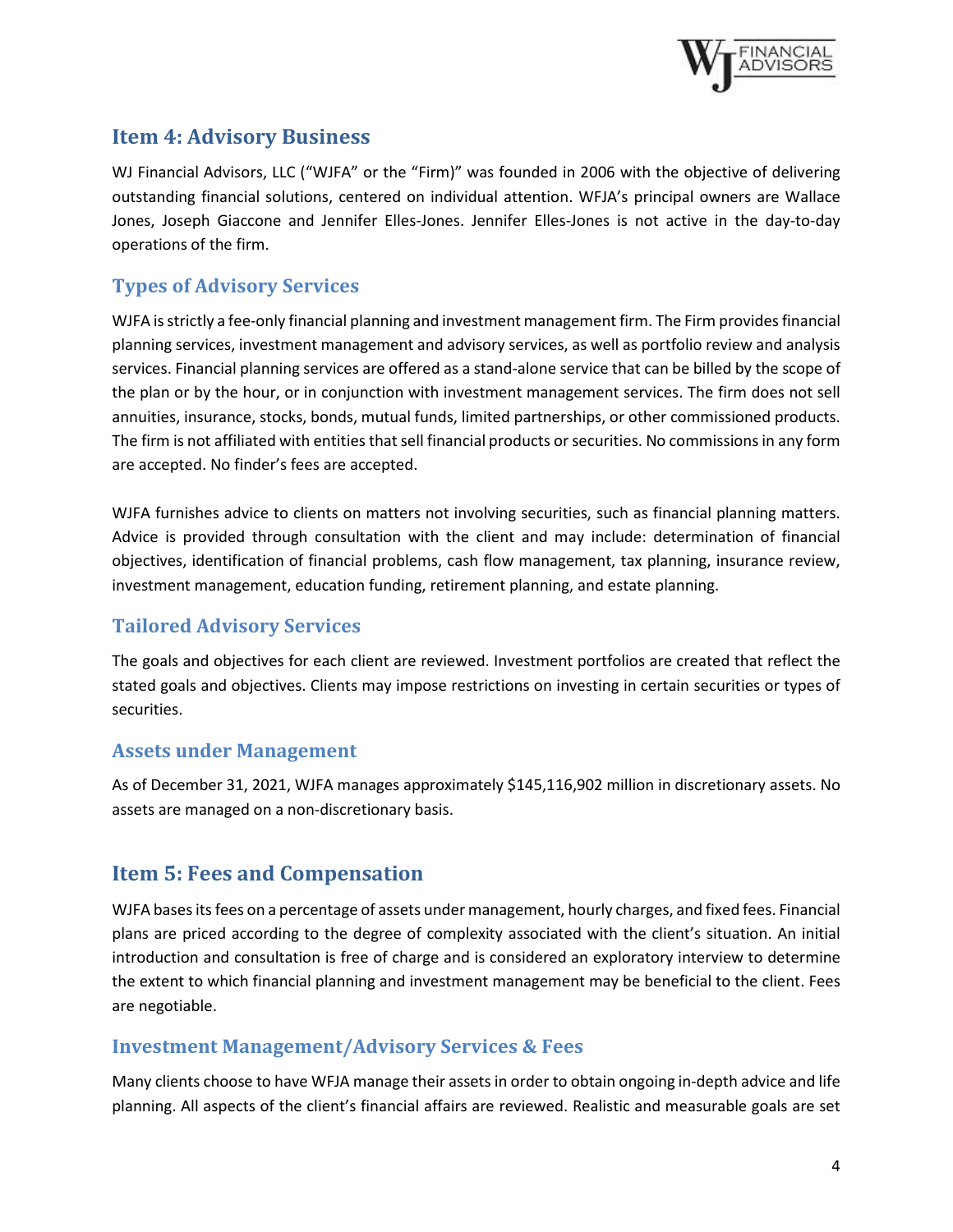

and objectives to reach those goals are defined. As goals and objectives change over time, suggestions are made and implemented on an ongoing basis.

The scope of work and fee for an Advisory Service Agreement is provided to the client in writing prior to the start of the relationship. An Advisory Service Agreement may include assistance with: cash flow management; insurance review; investment management (including performance reporting); education planning; retirement planning; estate planning, as well as assistance with the implementation of recommendations within each area.

Fee Schedule for Investment Management/Advisory Services:

| Assets                        | <b>Quarterly Fee</b> | Annual Fee    |
|-------------------------------|----------------------|---------------|
| First \$1,000,000             | $0.250\% - 0.375\%$  | 1.00% - 1.75% |
| Then \$1,000,000-\$3,000,000  | 0.225%               | 0.90%         |
| Then \$3,000,000-\$7,500,000  | 0.1875%              | 0.75%         |
| Then \$7,500,000-\$12,000,000 | 0.1375%              | 0.55%         |
| Then \$12,000,000-up          | 0.1125%              | 0.45%         |

Fees are payable quarterly. Fees are based on fair market value of account at the end of each billing quarter. Investment management fees are billed quarterly, in ARREARS (we invoice you AFTER the threemonth billing period has ENDED). Payment in full is expected upon invoice presentation. Fees CAN BE deducted from a designated client account or paid via check. Due to specific client requests, the Firm has established direct fee payment arrangements with client accounts held at Charles Schwab & Co. Inc. Current client relationships may exist where the fees are higher or lower than the fee schedule above.

The Advisory Service Agreement is an ongoing agreement and adjustments might be required. The length of service to the client is at the client's discretion. The client or the investment manager may terminate an Agreement by written notice to the other party. At termination, fees will be billed on a pro rata basis for the portion of the quarter completed. The portfolio value at the completion of the prior full billing quarter is used as the basis for the fee computation, adjusted for the number of days during the billing quarter prior to termination.

#### **Portfolio Review and Analysis Services & Fees**

Fees for portfolio development and analysis are based on fair market value of the investment account(s). Accounts less than \$250,000 will be charged a flat fee of \$1,000. Accounts valued at \$250,000 and over will be charged 50% of the annual fee per investment advisory fee schedule above. A portion of this fee may be applied toward the management fee if the client hires WJ FINANCIAL ADVISORS, LLC to manage the account.

#### **Financial Planning Services & Fees**

A financial plan is designed to help the client with all aspects of financial planning without ongoing investment management after the financial plan is completed.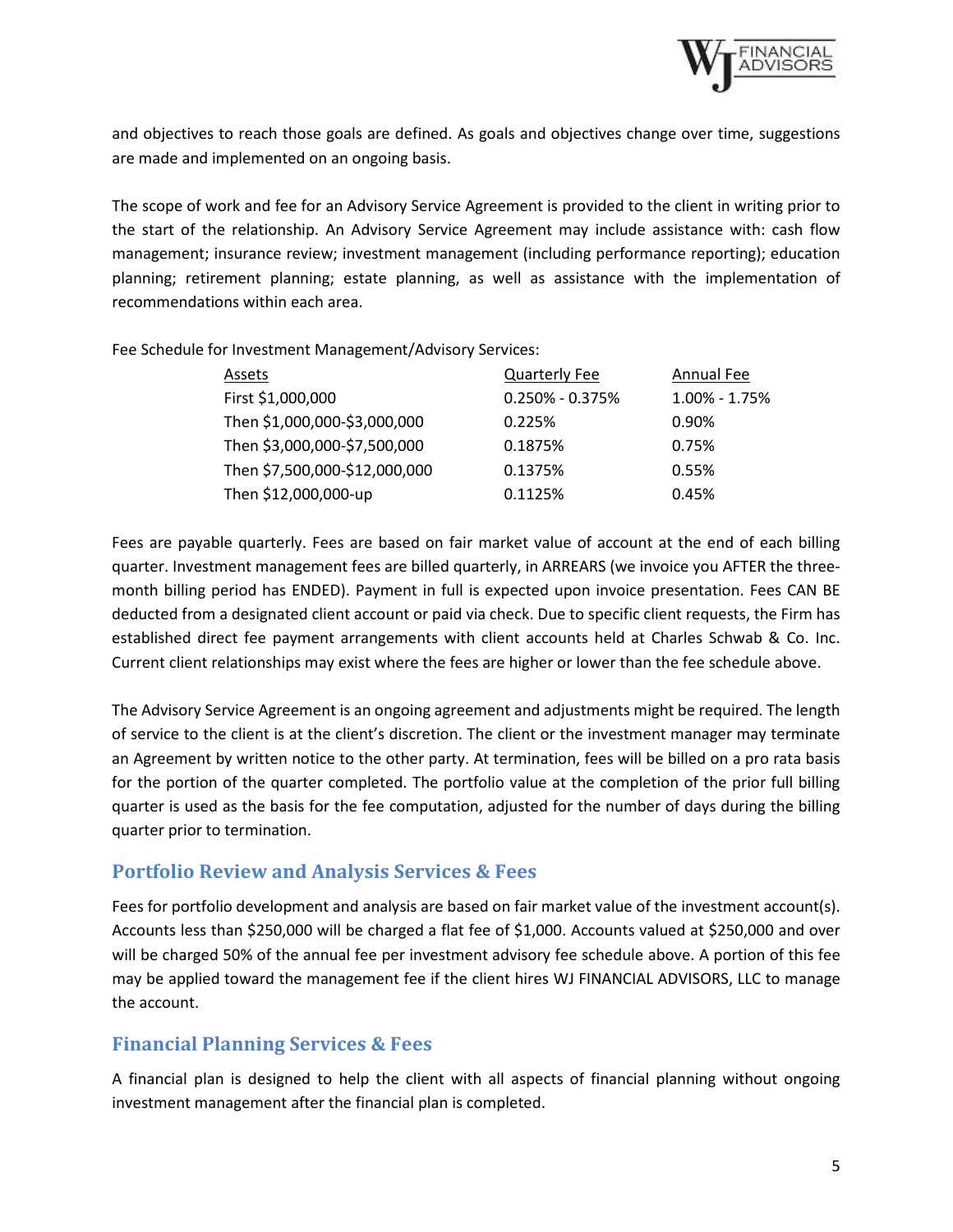

The financial plan may include, but is not limited to: a net worth statement; a cash flow statement; a review of investment accounts, including reviewing asset allocation and providing repositioning recommendations; strategic tax planning; a review of retirement accounts and plans including recommendations; a review of insurance policies and recommendations for changes, if necessary; one or more retirement scenarios; estate planning review and recommendations; and education planning with funding recommendations. Detailed investment advice and specific recommendations are provided as part of a financial plan. Implementation of the recommendations is at the discretion of the client.

The fee for a financial plan is predicated upon the facts known at the start of the engagement. The fee range is \$1,500 to \$15,000 and is negotiable depending on the scope of work. Since financial planning is a discovery process, situations occur wherein the client is unaware of certain financial exposures or predicaments.

In the event that the client's situation is substantially different than disclosed at the initial meeting, a revised fee will be provided for mutual agreement. The client must approve the change of scope in advance of the additional work being performed when a fee increase is necessary.

After delivery of a financial plan, future face-to-face meetings may be scheduled as necessary for up to one month. Follow-on implementation work may be billed separately at the rate of \$250 per hour.

#### Hourly Planning Engagements

WJFA provides hourly planning services for clients who need advice on a limited scope of work. At a client's request, the Firm can perform a specific analysis, such as a risk assessment or a backcast analysis. Fees for analytical work such as this will be billed on an hourly basis. Fees will range from \$125 to \$375 per hour depending on the engagement. The minimum fee for a comprehensive financial plan will be \$995. There is no minimum fee for specific analysis engagements. The fee is billed with 50% payable at the signing of the agreement and 50% due upon completion. Client has the ability to terminate the engagement at any point in time; written request is required. Client will be invoiced for any time charges incurred by WJFA in performing the work prior to receipt of written request to terminate. If the amount of work performed did not exceed the 50% paid up front at the signing of the agreement, a refund will be paid to the client within 5 business days.

#### **Other Fees**

Client accounts pay directly for fees assessed by the custodian, such as transaction, wire, exchange, or custodial fees. When WJFA recommends a mutual fund for a client's account, separate fees may be charged to the client, either directly or indirectly. Investment companies charge internal fees for the fund's investment management, marketing, administration, and marketing assistance. These internal expenses are disclosed in each fund's prospectus which is provided to each client by the custodian. (This set of fees also applies to any ETF or money market fund purchased in the client's account.) These fees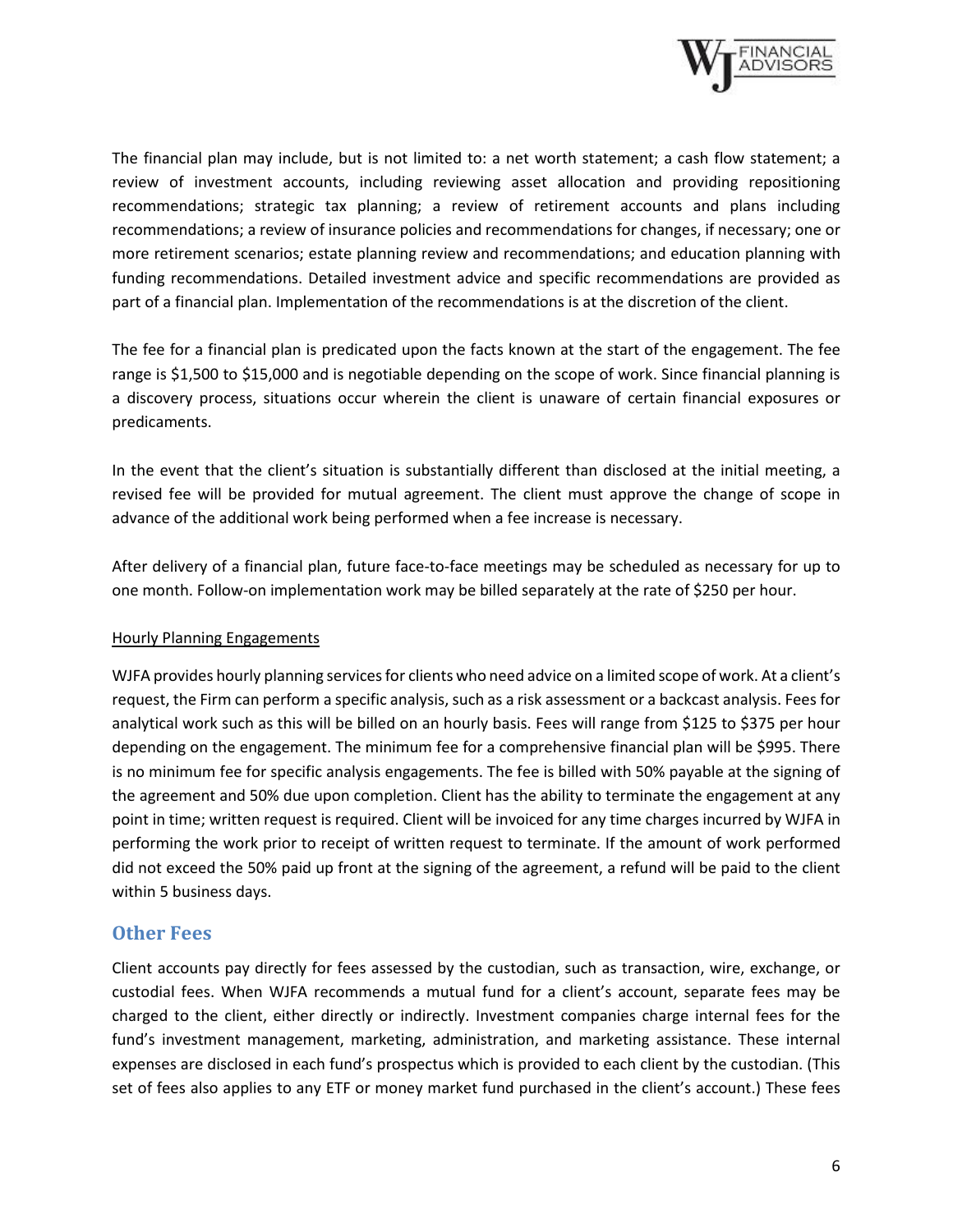

are in addition to the fees paid by clients to WJFA. For more language on the custodian relationship, please refer to the section below "Brokerage Practices" for more details.

## <span id="page-6-0"></span>**Item 6: Performance-Based Fees and Side-By-Side Management**

<span id="page-6-1"></span>WJFA does not charge any performance-based fees or engage in side-by-side management.

## **Item 7: Types of Clients**

#### **Description**

WJFA provides personalized confidential financial planning and investment management to individuals, pension and profit-sharing plans, trusts, estates, charitable organizations, not-for-profit corporate entities, and small businesses. Client relationships vary in scope and length of service.

#### **Account Minimums**

<span id="page-6-2"></span>WJFA does not have established minimum account size requirements.

## **Item 8: Methods of Analysis, Investment Strategies and Risk of Loss**

#### **Methods of Analysis**

Security analysis methods may include charting, fundamental analysis, technical analysis, and cyclical analysis. The main sources of information include financial newspapers and magazines, inspections of corporate activities, research materials prepared by others, corporate rating services, timing services, annual reports, prospectuses, filings with the Securities and Exchange Commission, and company press releases.

#### **Investment Strategies**

The investment strategy for a specific client is based upon the objectives stated by the client during consultations. The client may change these objectives at any time. Each client executes a Target Asset Allocation that documents their objectives and their desired investment strategy.

Asset allocation is emphasized in the investment management process at the Firm. The use of low-cost, passive-index funds is central to the construction of client portfolios. A target asset allocation is established based upon the client's financial needs, risk tolerance and desired return. Based upon prevailing market conditions and in the judgment of WJFA, decisions will be made to overweight, or underweight certain asset allocation categories.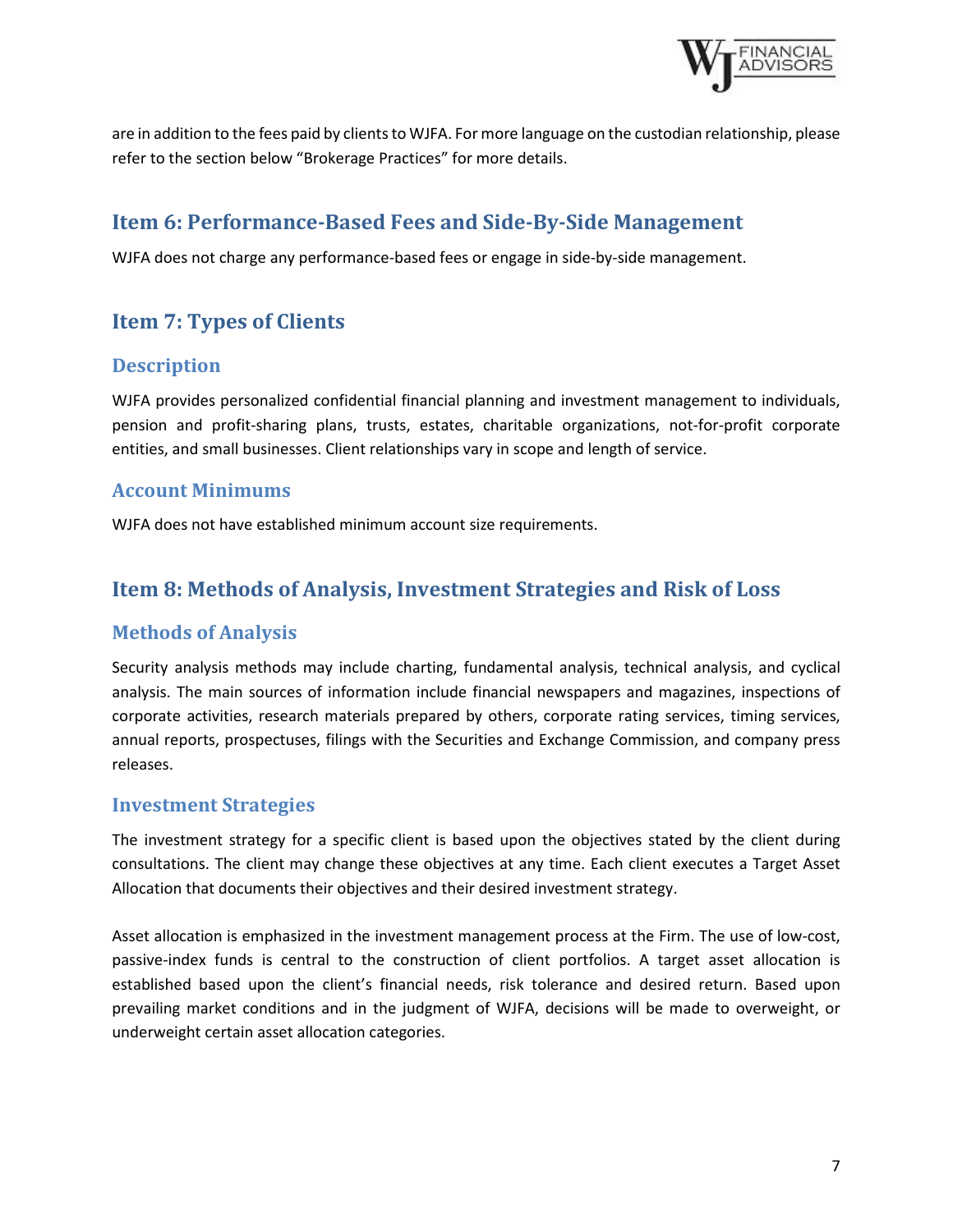

For certain clients, other strategies may include long-term purchases, short-term purchases, trading, short sales, margin transactions, and option writing (including covered options, uncovered options, or spreading strategies).

#### **Risk of Loss**

All securities investing and trading activities risk the loss of capital. The nature of the securities to be purchased and traded and the investment techniques and strategies to be employed by the Firm may increase this risk. While WJFA will attempt to moderate these risks, there can be no assurance that the Firm's investment activities will be successful or that losses will not be suffered. An investment in an individual account is suitable only for persons who have adequate means of providing for their current needs and personal contingencies and have no need for liquidity in their investments. Many unforeseeable events, including actions by various government agencies, and domestic and international economic and political developments, may cause sharp market fluctuations that could adversely affect performance.

Investors face the following investment risks:

- Interest-rate Risk: Fluctuations in interest rates may cause investment prices to fluctuate. For example, when interest rates rise, yields on existing bonds become less attractive, causing their market values to decline.
- Market Risk: The price of a security, bond, or mutual fund may drop in reaction to tangible and intangible events and conditions. This type of risk is caused by external factors independent of a security's particular underlying circumstances. For example, political, economic, and social conditions may trigger market events.
- Inflation Risk: When any type of inflation is present, a dollar today will not buy as much as a dollar next year, because purchasing power is eroding at the rate of inflation.
- Currency Risk: Overseas investments are subject to fluctuations in the value of the dollar against the currency of the investment's originating country. This is also referred to as exchange rate risk.
- Reinvestment Risk: This is the risk that future proceeds from investments (usually referring to bonds coming due, but also applicable to dividend and interest payments) may have to be reinvested at a potentially lower rate of return (i.e., interest rate). This primarily relates to fixed income securities.
- Business Risk: These risks are associated with a particular industry or a particular company within an industry. For example, oil-drilling companies depend on finding oil and then arranging transportation and selling it to refiners, a lengthy process, before they can generate a profit. They carry a higher risk of profitability than an electric utility company, which generates its income from a steady stream of customers who buy electricity no matter what the economic environment is like.
- Liquidity Risk: Liquidity is the ability to readily convert an investment into cash. Generally, assets are more liquid if many traders are interested in a standardized product. For example, Treasury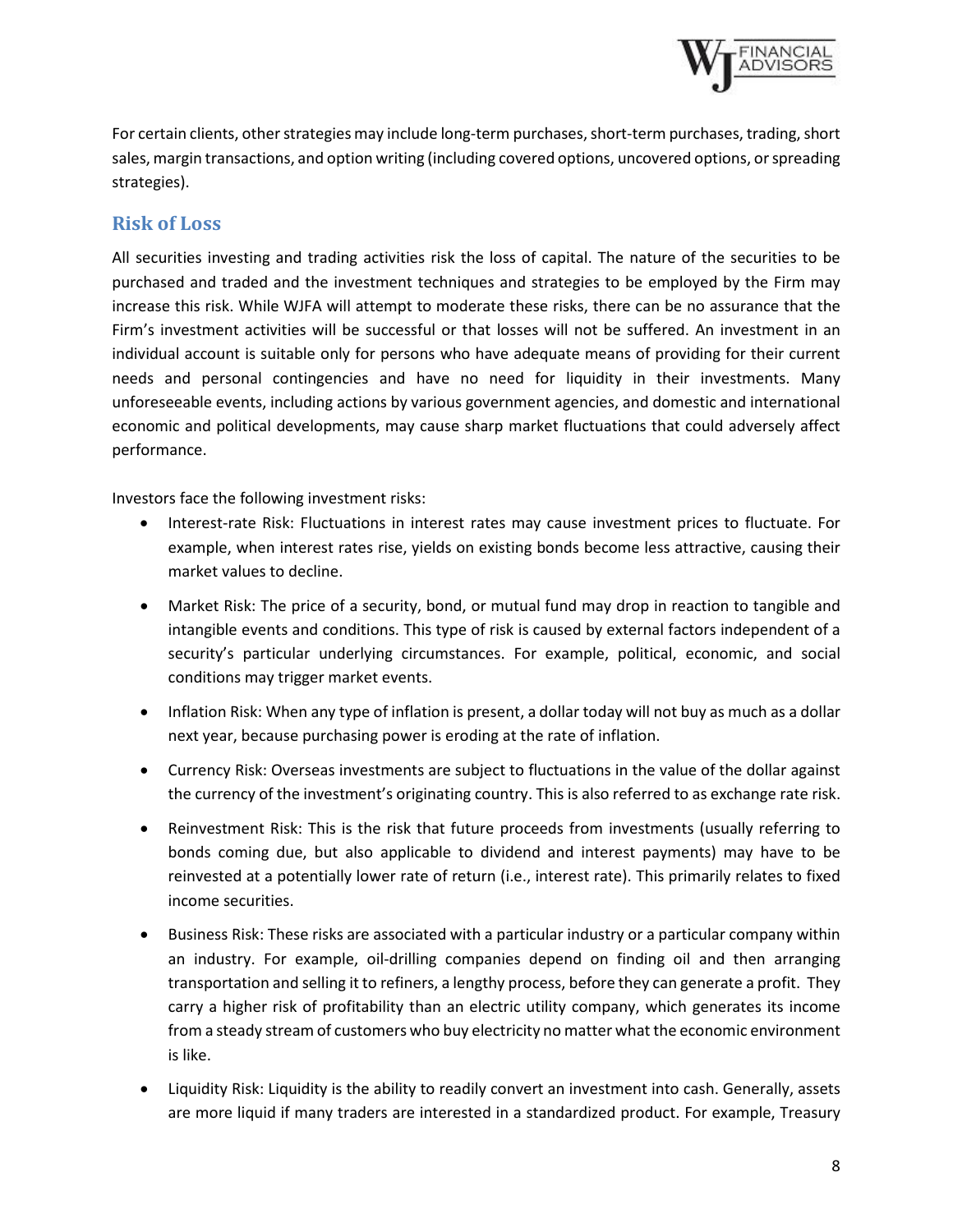

Bills are highly liquid, while real estate properties are not. Large capitalization stocks are more liquid, typically, than small capitalization stocks.

• Financial Risk: Excessive borrowing (leverage) to finance a business' operations increases the risk of profitability, because the company must meet the terms of its obligations in good times and bad. During periods of financial stress, the inability to meet loan obligations may result in bankruptcy and/or a declining market value.

## <span id="page-8-0"></span>**Item 9: Disciplinary Information**

Neither WFJA nor any of its employees have been involved in any legal or disciplinary events in the past 10 years that would be material to a client's evaluation of the company or its personnel.

## <span id="page-8-1"></span>**Item 10: Other Financial Industry Activities and Affiliations**

<span id="page-8-2"></span>WJFA has no other financial industry activities or affiliations.

## **Item 11: Code of Ethics, Participation or Interest in Client Transactions and Personal Trading**

#### **Code of Ethics**

WJFA has adopted a Code of Ethics which describes the general standards of conduct that the Firm expects of all Firm personnel (collectively referred to as "employees") and focuses on three specific areas where employee conduct has the potential to adversely affect the client:

- Misuse of nonpublic information
- Personal securities trading
- Outside business activities

Failure to uphold the Code of Ethics may result in disciplinary sanctions, including termination with the Firm. A copy of the Firm's Code of Ethics will be provided upon request by clients or prospective clients.

The following basic principles guide all aspects of the Firm's business and represent the minimum requirements to which the Firm expects employees to adhere:

- Clients' interests come before employees' personal interests and before the Firm's interests.
- The Firm must fully disclose all material facts about conflicts of interest of which it is aware between itself and clients as well as between Firm employees and clients.
- Employees must operate on the Firm's behalf and on their own behalf consistently with the Firm's disclosures and to manage the impacts of those conflicts.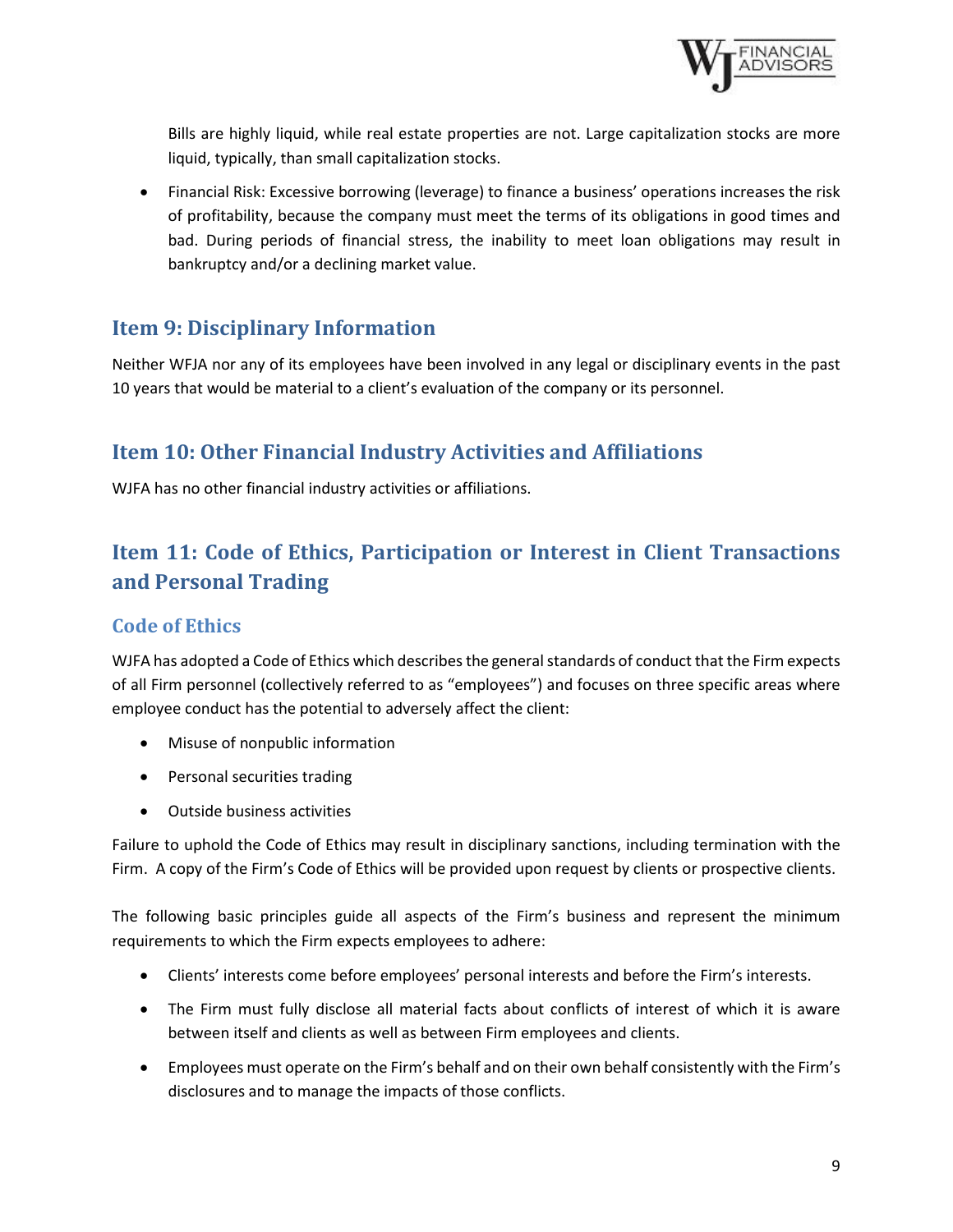

- The Firm and its employees must not take inappropriate advantage of their positions of trust with or responsibility to clients.
- The Firm and its employees must always comply with all applicable securities laws.

#### **Misuse of Nonpublic Information**

The Code of Ethics contains a policy against the use of nonpublic information in conducting business for the Firm. Employees may not convey nonpublic information nor depend upon it in placing personal or recommending clients' securities trades.

#### **Personal Securities Trading**

WJFA or individuals associated with the Firm may buy, sell, or hold in their personal accounts the same securities the Firm recommends to its clients. This creates a potential conflict of interest with the possibility of Firm personnel obtaining a better price than clients obtain. To mitigate this conflict, such trades may occur on the same day at the same time receiving average pricing or after the client with the client receiving the same or better pricing. The Firm does not allow front running.

Employees are required to submit reports of personal securities trades on a quarterly basis, and securities holdings annually. These are reviewed by the Chief Compliance Officer to ensure compliance with the Firm's policies.

#### **Outside Business Activities**

Employees are required to report any outside business activities generating revenue. If any are deemed to be in conflict with clients, such conflicts will be fully disclosed, or the employee will be directed to cease this activity.

## <span id="page-9-0"></span>**Item 12: Brokerage Practices**

#### **Selecting Custodian and Broker-Dealers**

Specific custodian recommendations are made to Clients based on their need for such services, however, final decision on selection of custodian remains with the client. WJFA recommends custodians based on the track record of the firm and the best execution of orders at reasonable commission rates. The Firm recommends Charles Schwab & Co. (Schwab) and Vanguard Group (Vanguard) in most instances. WJFA does **NOT** receive any fees or commissions from any brokerage firm.

WJFA recognizes its responsibility to attain best execution and recognizes that limiting its custodial relationships may affect its ability to provide best execution on a trade-by-trade basis. However, the Firm evaluates its entire custodial relationship in assessing best execution on a client-by-client basis.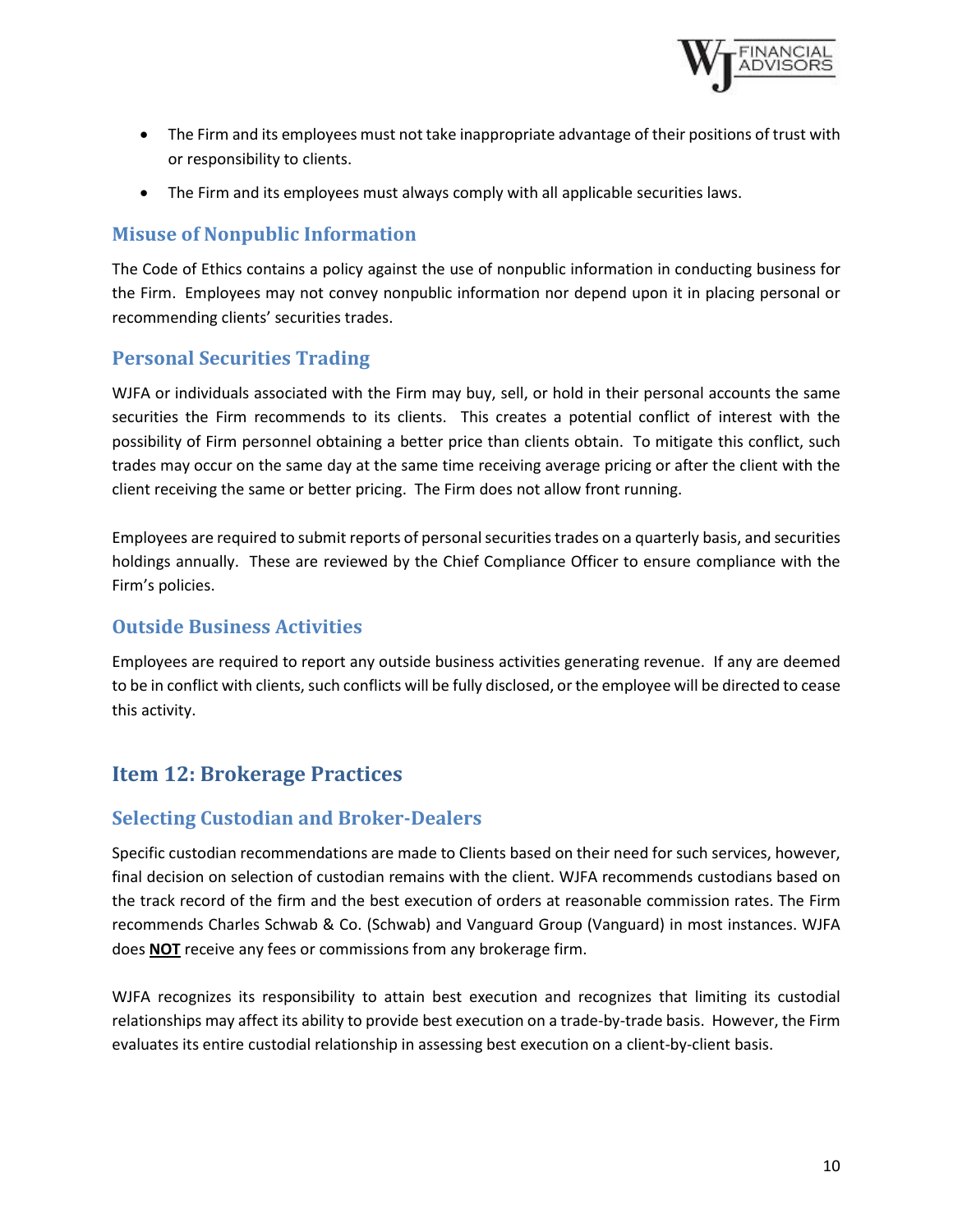

The Firm participates in the Schwab Advisor Services (SAS) services program offered to independent investment advisors by Charles Schwab & Company, Inc. ("Schwab"), a FINRA-registered broker-dealer. Clients in need of brokerage and custodial services will generally have Schwab recommended to them due to Schwab's:

- Discounted commission structure
- Arrangements with multiple mutual fund families to trade through Schwab
- Financial stability
- Provision of account information online to all clients
- Client service to the Firm and its clients
- Ease of reporting to the Firm and its clients

As part of the SAS program, the Firm receives benefits that it would not receive if it did not offer investment advice.

#### **Research and Other Soft-Dollar Benefits**

WFJA currently has no formal soft-dollar arrangements, where specific products or services are paid for with soft dollars generated for the Firm by individual trades the Firm places in client accounts. However, custodians provide the Firm with certain brokerage and research products and services that qualify as "brokerage or research services" under Section 28(e) of the Securities Exchange Act of 1934 ("Exchange Act").

Schwab provides the Firm with access to its institutional trading and custody services, which are typically not available to Schwab retail investors. These services generally are available to independent investment advisors on an unsolicited basis, at no charge to them so long as a total of at least \$10 million of the advisor's clients' assets are maintained in accounts at Schwab. These services are not contingent upon the Firm committing to Schwab any specific amount of business (assets in custody or trading commissions). Schwab's brokerage services include the execution of securities transactions, custody, research, and access to mutual funds and other investments that are otherwise generally available only to institutional investors or would require a significantly higher minimum initial investment.

For the Firm's client accounts maintained in its custody, Schwab generally does not charge separately for custody services but is compensated by account holders through commissions or other transactionrelated or asset-based fees for securities trades that are executed through Schwab or that settle into Schwab accounts.

Schwab also makes available to the Firm other products and services that benefit the Firm but may not directly benefit its clients' accounts. Many of these products and services may be used to service all or some substantial number of the Firm's accounts.

Schwab's products and services that assist the Firm in managing and administering clients' accounts include software and other technology that: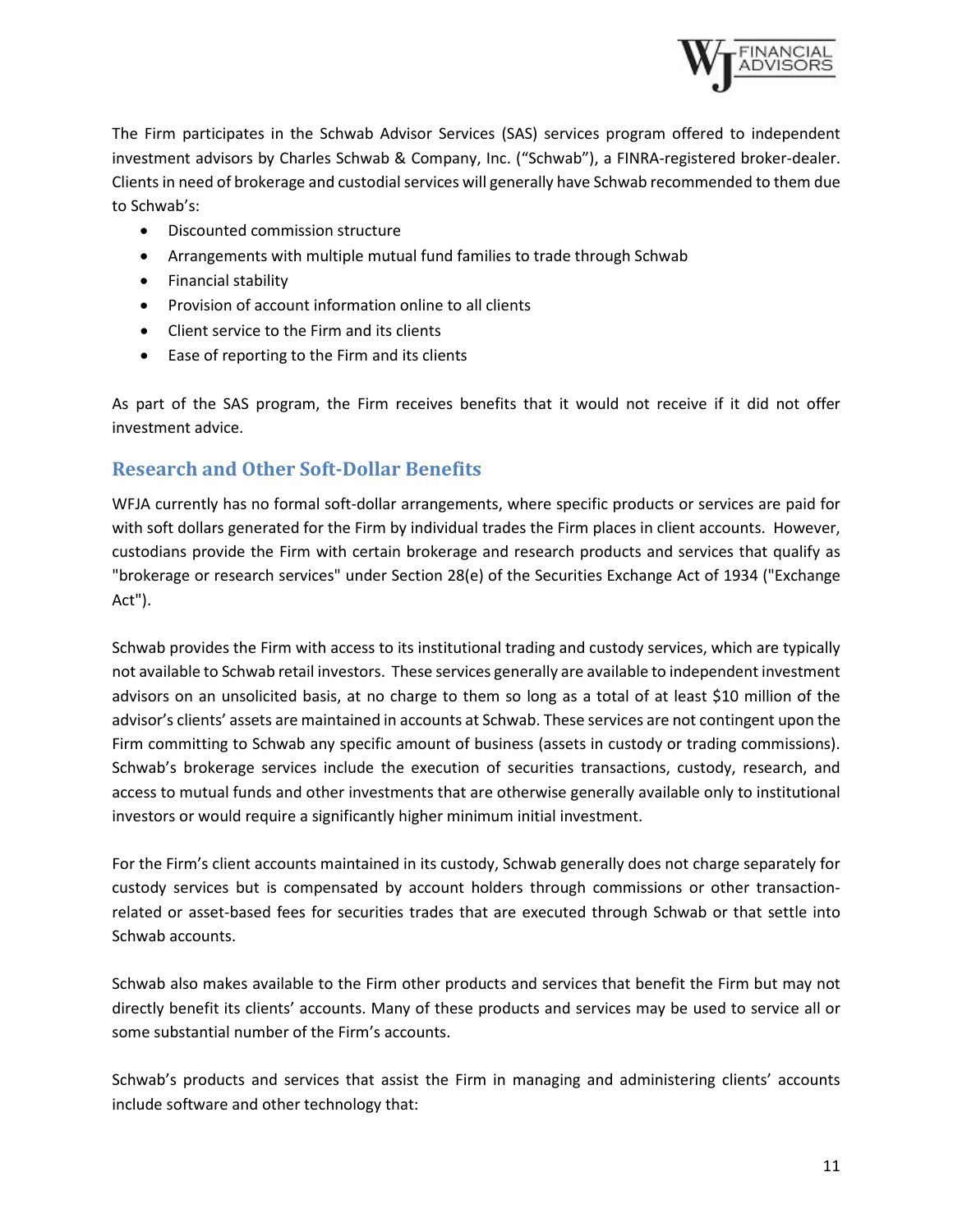

- Provide access to client account data (such as trade confirmations and account statements)
- Facilitate trade execution and allocate aggregated trade orders for multiple client accounts
- Provide research, pricing, and other market data
- Facilitate payment of the Firm's fees from its clients' accounts
- Assist with back-office functions, recordkeeping, and client reporting

Schwab also offers other services intended to help the Firm manage and further develop its business enterprise. These services may include:

- Compliance, legal and business consulting
- Publications and conferences on practice management and business succession
- Access to employee benefits providers, human capital consultants and insurance providers.

Schwab may make available, arrange and/or pay third-party vendors for the types of services rendered to the Firm: Schwab may discount or waive fees it would otherwise charge for some of these services or pay all or a part of the fees of a third-party providing these services to the Firm. Schwab may also provide other benefits such as educational events or occasional business entertainment of Firm personnel. In evaluating whether to require that clients custody their assets at Schwab, the Firm may take into account the availability of some of the foregoing products and services and other arrangements as part of the total mix of factors it considers and not solely the nature, cost or quality of custody and brokerage services provided by Schwab, which may create a potential conflict of interest.

#### **Brokerage for Client Referrals**

The Firm does not receive referrals from a broker-dealer or third-party providing services to WJFA.

#### **Directed Brokerage**

WJFA recommends that clients direct the Firm to execute transactions through their primary custodian, Schwab. Clients may not request that trades be enacted through another specific broker. Not all advisors require their clients to use a particular custodian or broker. When clients direct the execution of transactions to another broker, the firm may not be able to achieve most favorable execution of those client transactions, and that practice may cost clients more money.

#### **Order Aggregation**

WJFA may aggregate brokerage orders for its clients and allocate the securities purchased or sold among the participating accounts, with each account receiving the same terms. Since Schwab does not charge transaction fees at the account level whether or not a trade is placed as a block trade, aggregating trades does not affect client transaction fees. The proportion in which participating accounts will share transactions will be determined by the portfolio manager(s) on the basis of investment objectives, cash availability, expected cash and liquidity needs, and other relevant factors. The overarching principle for that allocation is that no client is intentionally favored over another client that is similarly situated.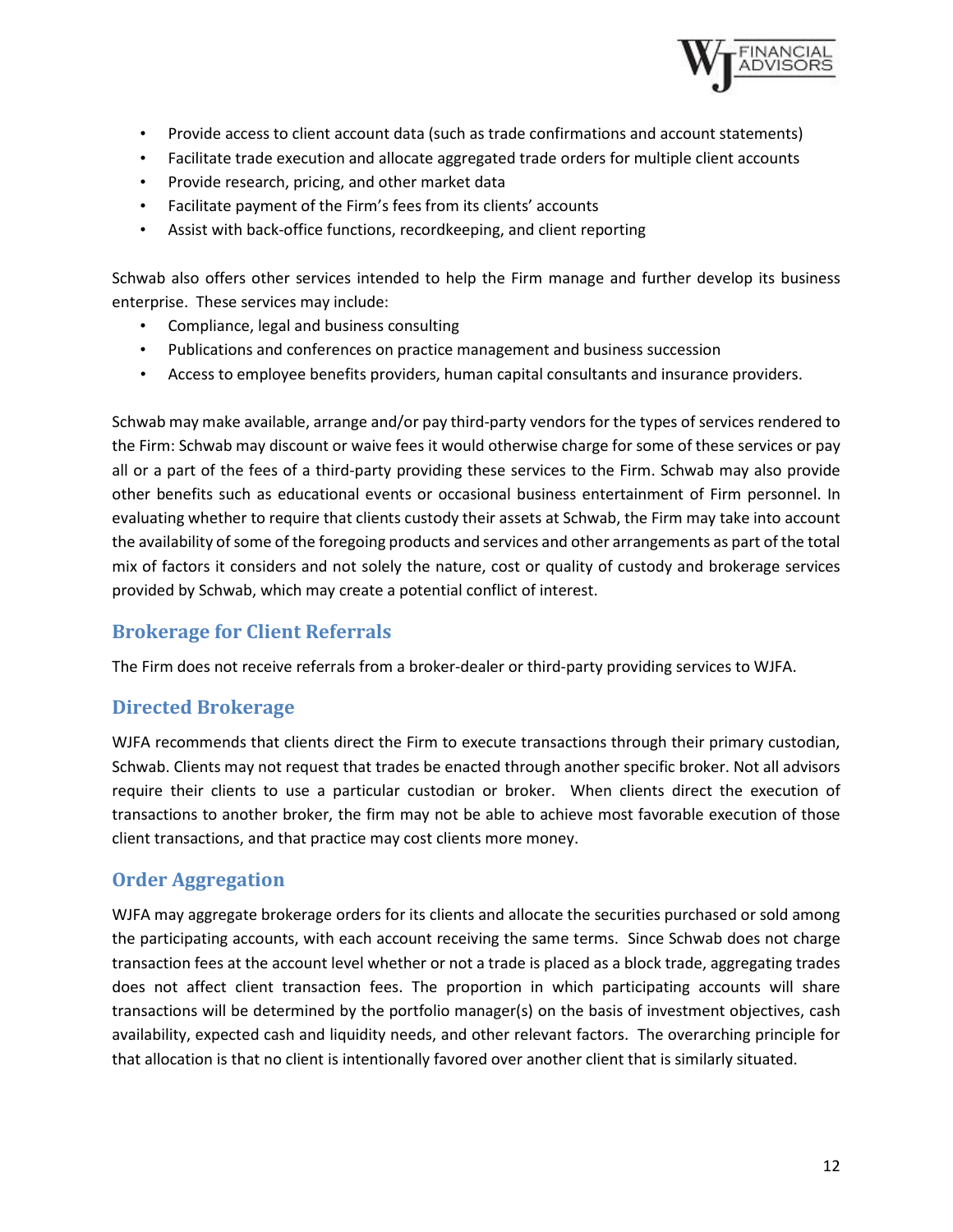

## <span id="page-12-0"></span>**Item 13: Review of Accounts**

#### **Periodic Reviews**

Account reviews are performed monthly by Wallace Jones, CFA. When market conditions become more volatile, account reviews may occur more frequently. A written evaluation of each client's initial situation may be provided to the client. Periodic reviews are also communicated to provide reminders of the specific courses of action that need to be taken. More frequent reviews occur but are not necessarily communicated to the client unless immediate changes are recommended.

#### **Review Triggers**

Other events that may trigger a special review include changes in client financial conditions, tax law changes, or other new information.

#### **Regular Reports**

Clients receive monthly or quarterly summaries from WJFA which align account data with asset allocation and performance data. Target allocation data are also included in the summary – differences between target and actual allocation are discussed within the summary. The summary also provides notice to clients proposed for trades or future changes to target allocation levels.

## <span id="page-12-1"></span>**Item 14: Client Referrals and Other Compensation**

WJFA only receive compensation and economic benefits from clients in exchange for advisory services.

WJFA may compensate persons or firms for Client referrals in compliance with the Adviser's Act and state securities rules and regulations. The fees paid to referral sources do not affect the fees Clients pay to WJFA. In each instance, a written agreement will exist between the Advisor and the referral source. At the time of a referral, prospective advisory Clients will receive the Advisor's ADV Part 2 and a Solicitor's Disclosure Document. WFJA has established policies and procedures to ensure that its solicitation activities are compliant with the requirements under Rule 206(4)-3 of the Adviser's Act.

## <span id="page-12-2"></span>**Item 15: Custody**

Custody is defined as having any access to client funds or securities. Because WJFA generally has the authority to instruct the account custodian to deduct the investment management fee directly from the client's account, ABC is considered to have "custody" of client assets. This limited access is monitored by the client through receipt of account statements directly from the custodian. These statements all show the deduction of the management fee from the account. Otherwise, WJFA may only direct the movement of funds from one account in the client's name to another such titled account but has no other access to funds. All assets are held at qualified custodians. The custodians provide account statements directly to clients at their address of record at least quarterly.